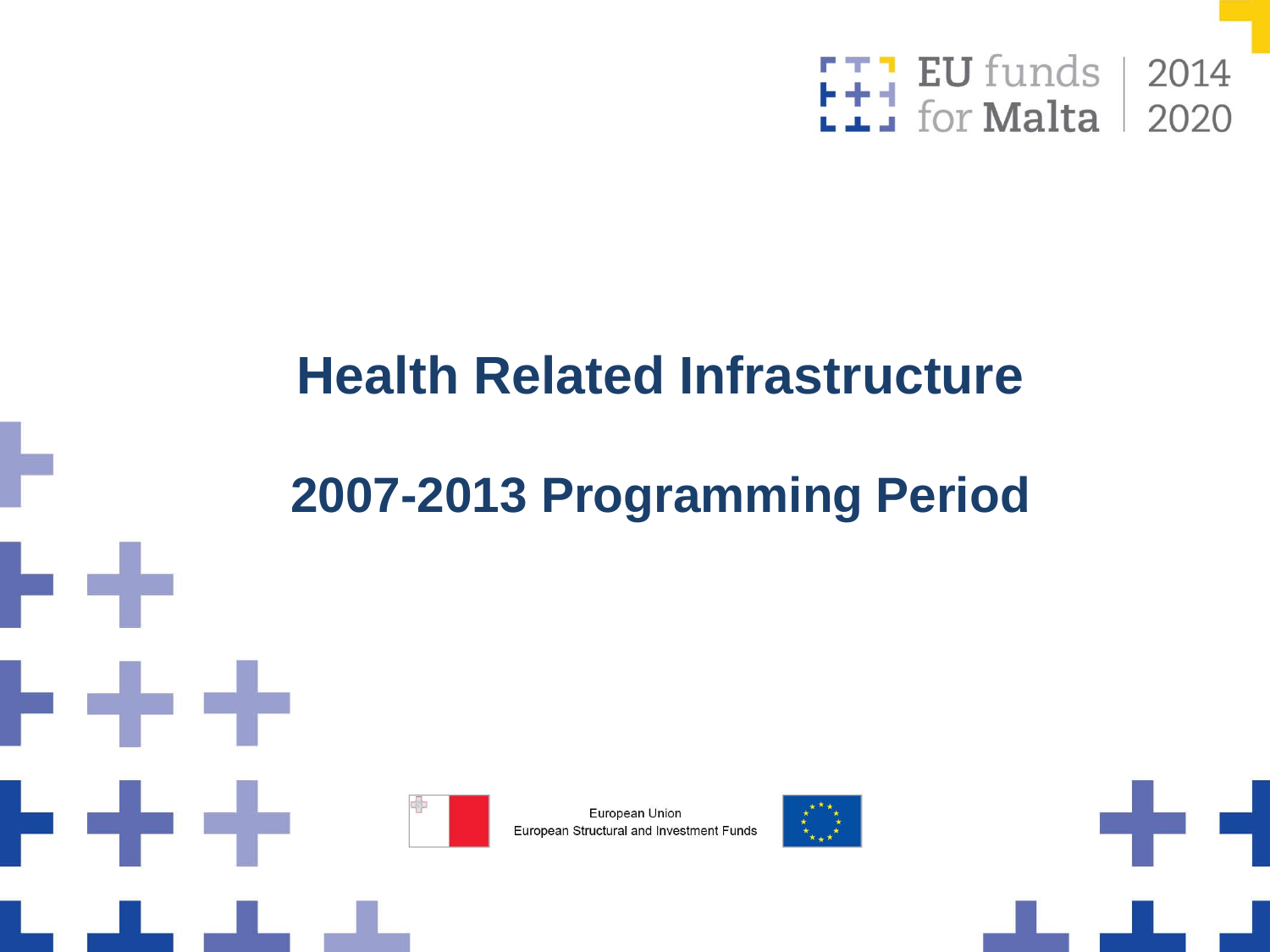### **Health Related Infrastructure**



- Circa 2.6 million patients yearly are given some form of treatment in Government Hospitals and Primary Health Centres.
- A total of €71M were invested in health infrastructure during the 2007-2013 programming period.
- Most notable new health related investments in Malta are: the new Sir Anthony Mamo Oncology Centre and the Medical Assessment Unit at Mater Dei.
- This is over and above other investments undertaken through OP II intended to address human capital, enhancing skills and training.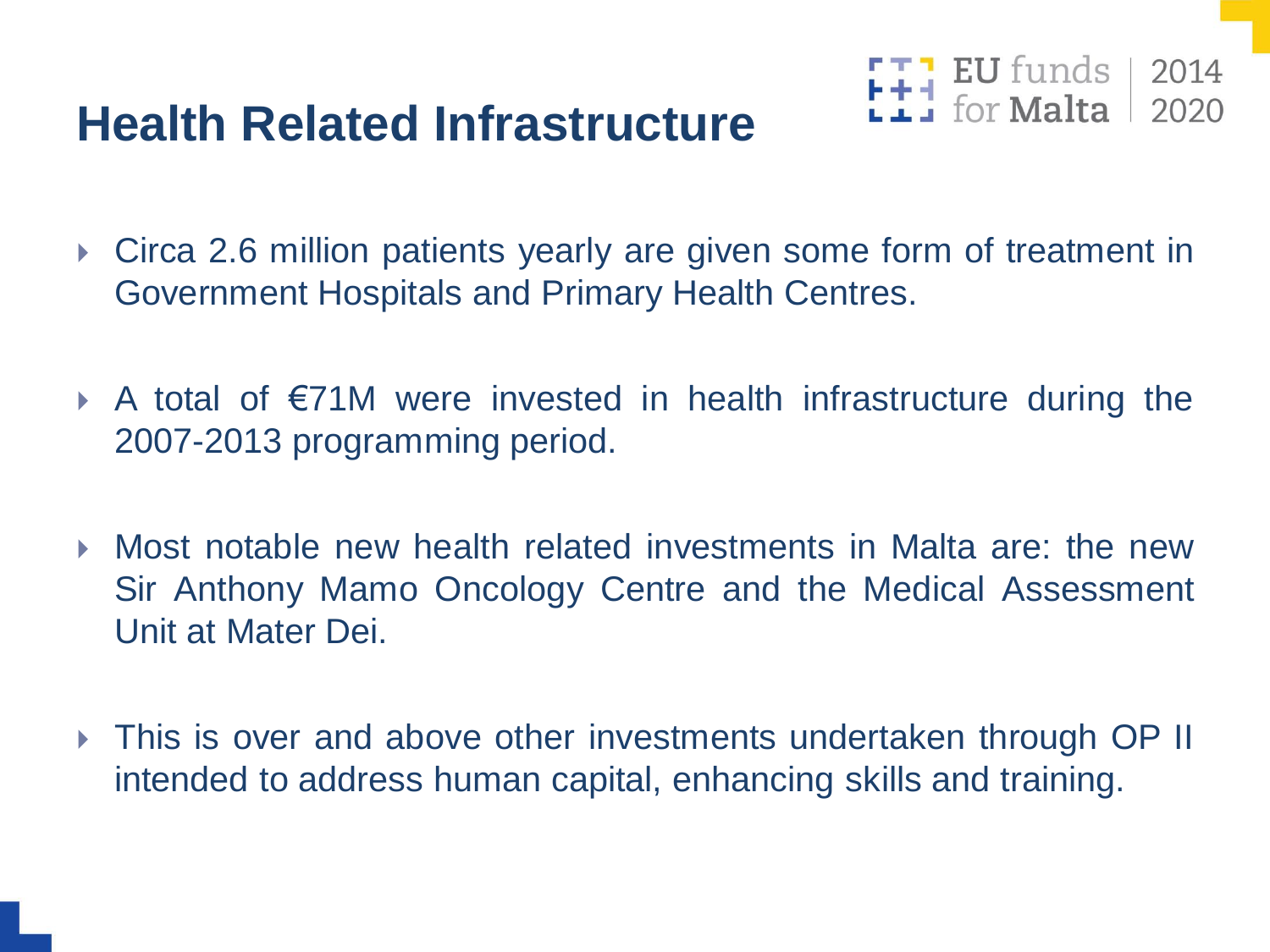

### **Detailed assessment: health projects Sir Anthony Mamo Oncology Centre**

- ▶ The new centre replaced the Sir Paul Boffa Hospital and provides a contemporary oncology facility offering advanced cancer treatment.
- It specializes in services for oncology and haemato-oncology patients through the use of modern and technologically advanced equipment.
- 9 new oncology services were introduced to the benefit of 2,946 patients.
- ▶ This hospital is also serving as a teaching centre for medical, nursing and other professionals.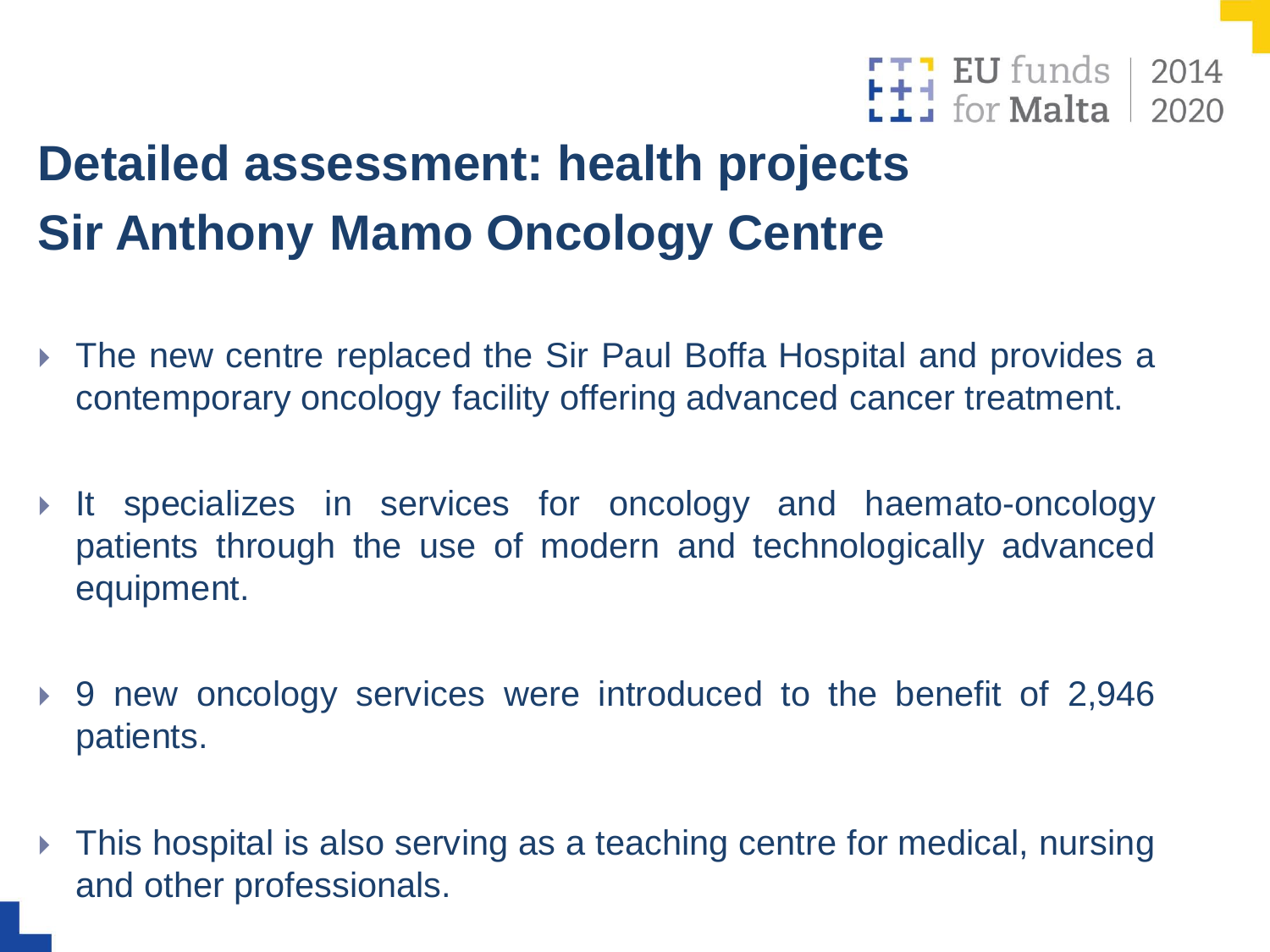

### **Sir Anthony Mamo Oncology Centre**







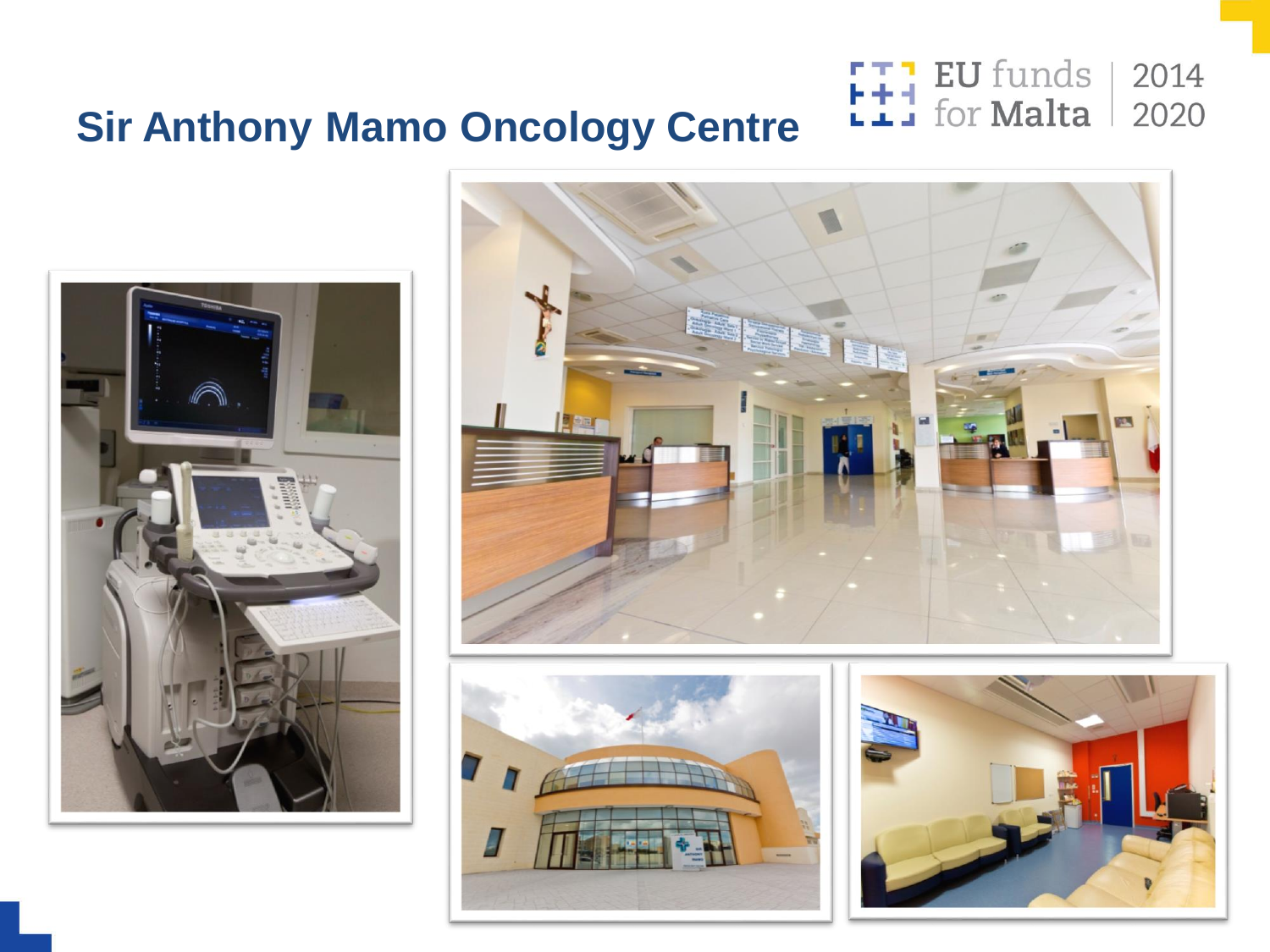

### **Detailed Assessment – Health projects**

### **Development in Screening and Radiological modalities in Health**

A number of investments aimed to develop screening and radiological modalities in health have been carried out:

- $\triangleright$  To improve diagnostic modalities;
- $\triangleright$  To contribute to a better quality of life of all Maltese citizens; &
- $\triangleright$  To provide equity and access to quality health services.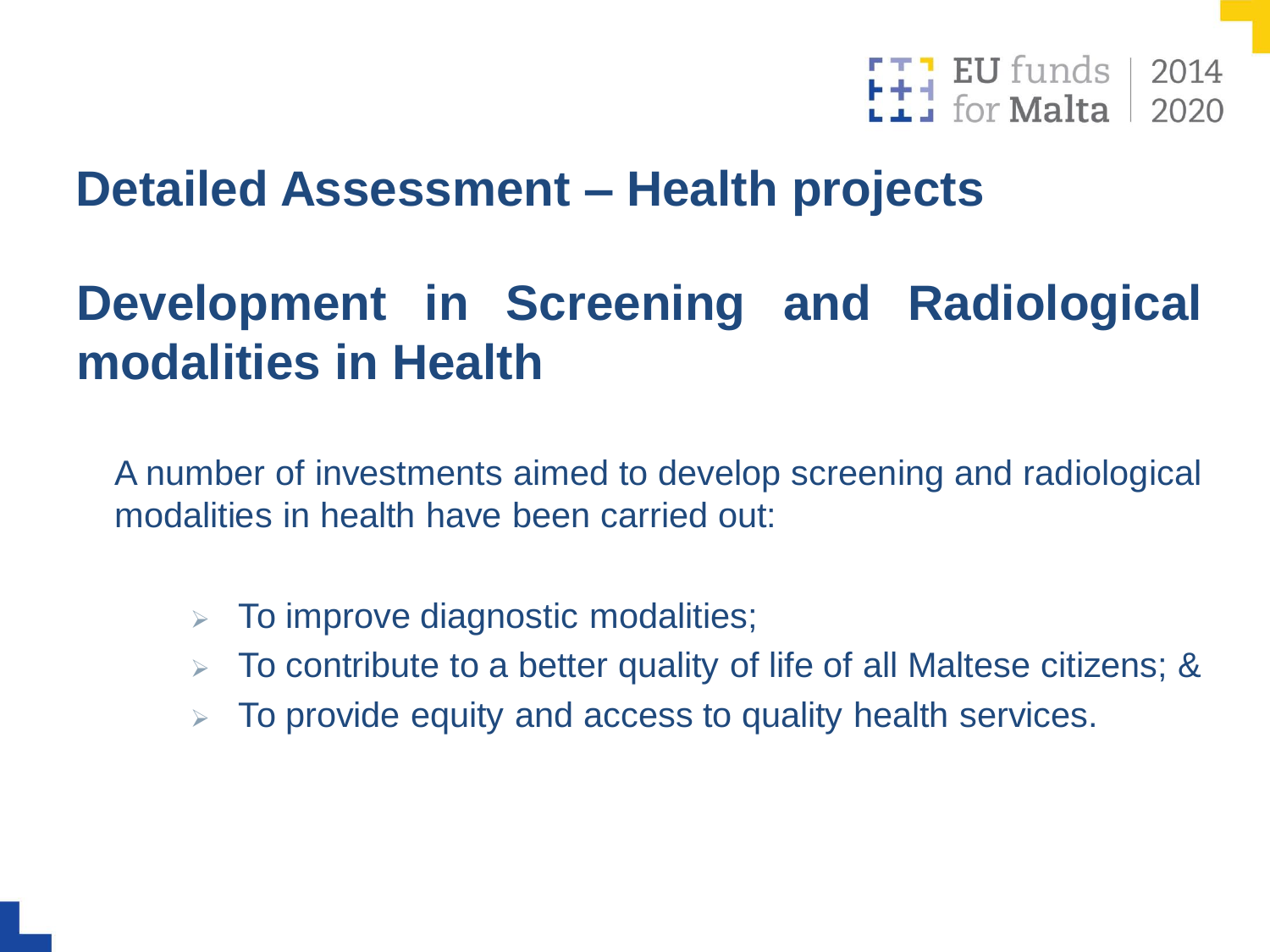### F<sub>1</sub> EU funds | 2014<br> **E1** for **Malta** | 2020

### **Detailed Assessment – Health projects**

### **Medical Assessment Unit**

Intended to provide citizens with a better quality of life by improving the health service at Mater Dei Hospital:

- By allowing a safer, timelier and improved admission process for all medical patients;
- By reducing overcrowding, cutting waiting times, and improving treatment efficacy & turnover efficiency; and
- By improving ambulance response across the islands in cases of emergency, whilst enhancing survival rates.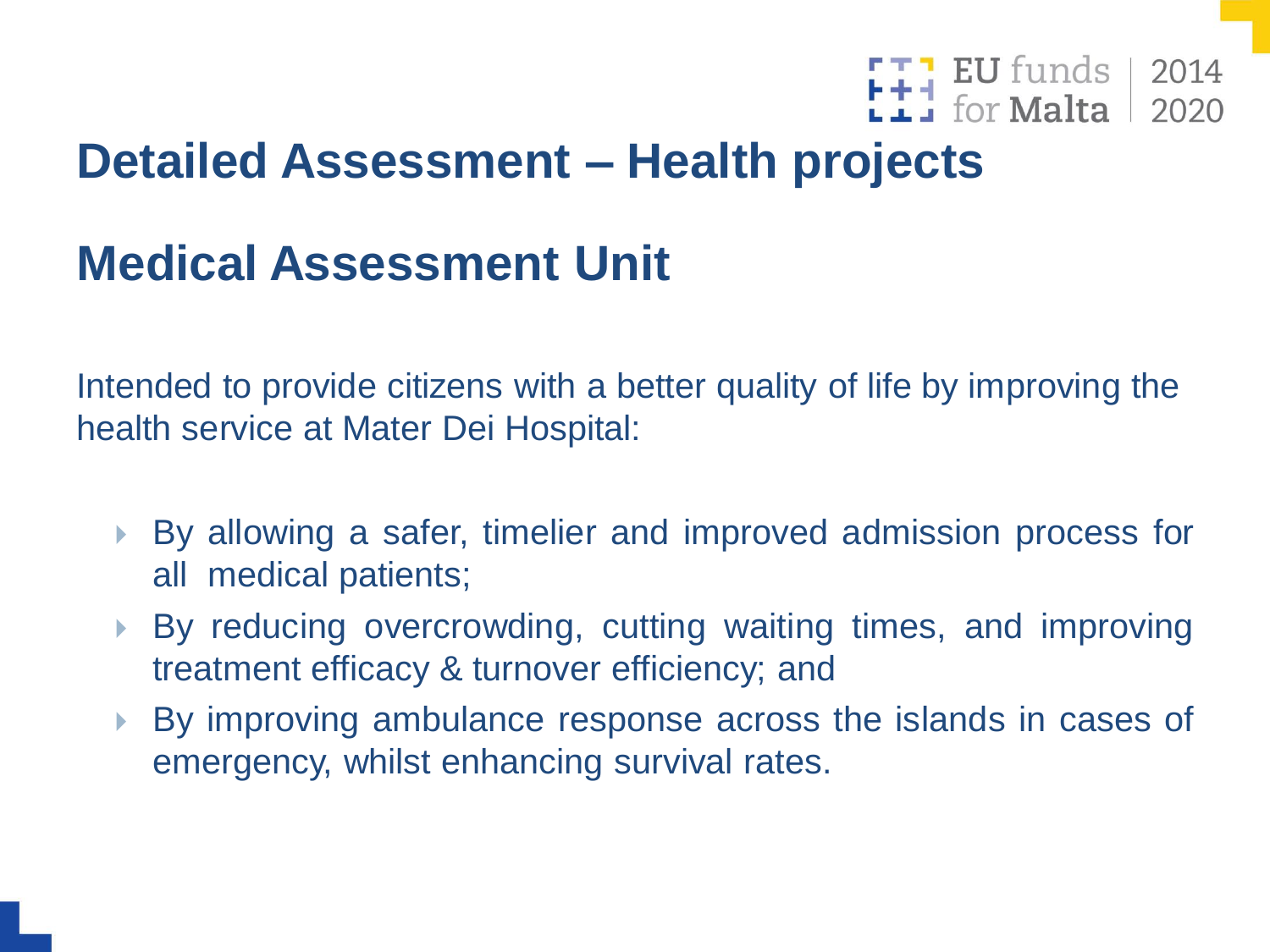

# **Health Infrastructure and equipment**







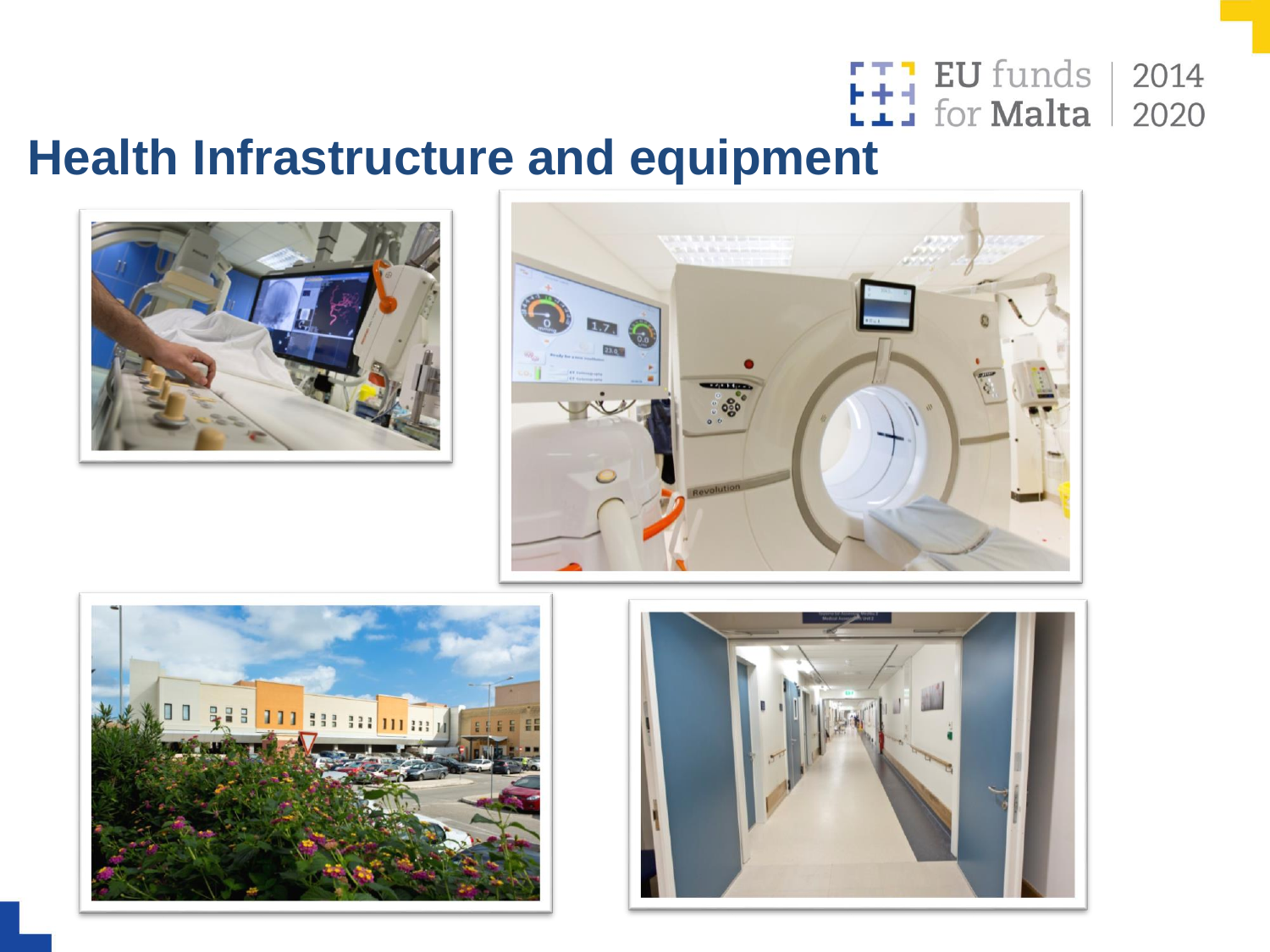

#### **Other complementary projects co-financed by ESF 2007-2013**

- ▶ ESF 1.211- ePortfolio for Postgraduate Medical Training
- ▶ ESF 4.174 Training Health Care Professionals for Integrating Acute and Community Care
- ▶ ESF 4.175 Capacity Building for Medical Physics Services in Malta
- ESF 4.280 Training in standards and performance monitoring for hospitals in Malta